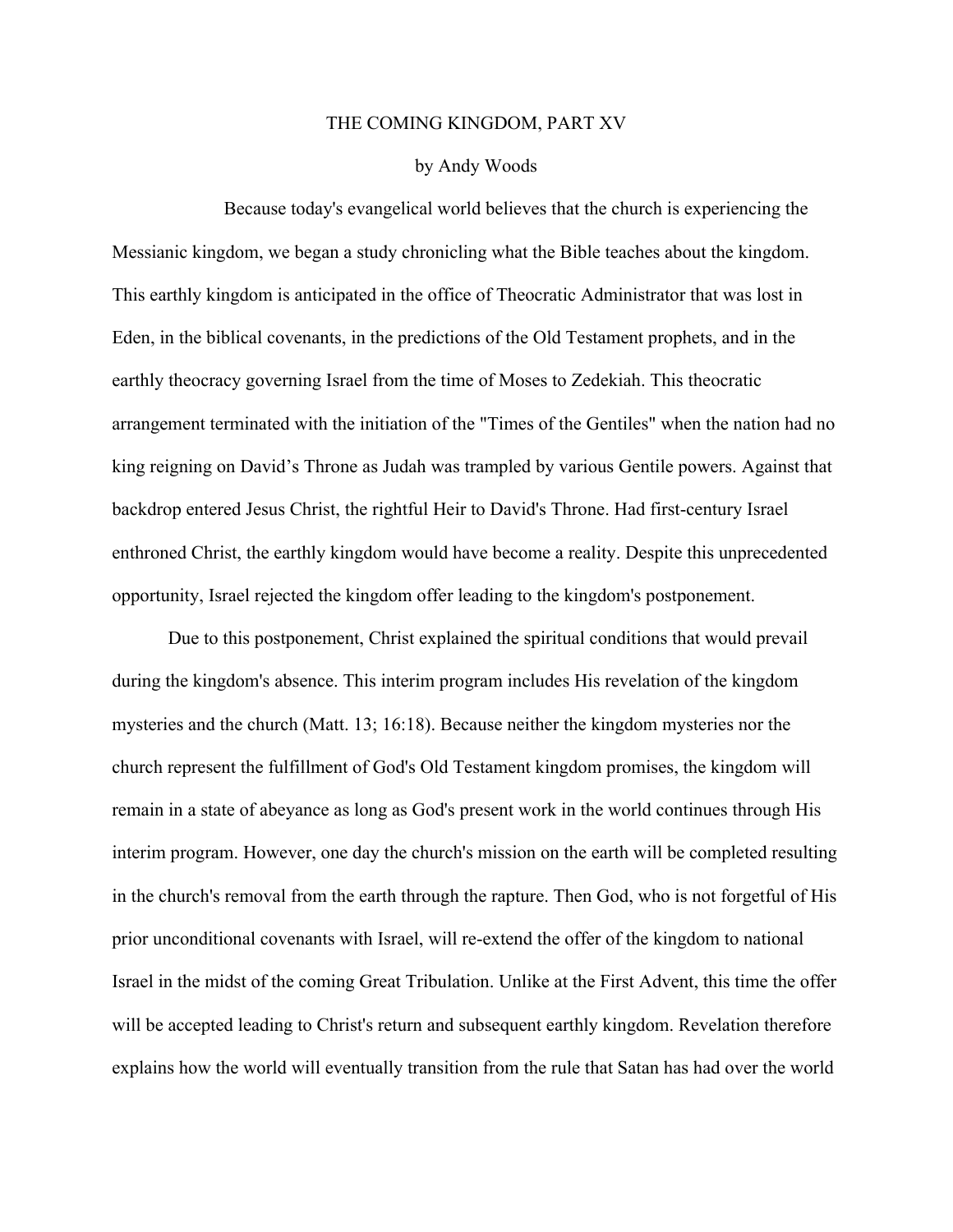ever since the Fall in Eden (Luke 4:5-8) to the future time in history when God and His people "will reign upon the earth" (Rev. 5:10b; 11:15b). The Apocalypse also furnishes the important detail of the Messianic kingdom's duration, namely one-thousand years (Rev. 20:1-10). A chronological approach to Revelation reveals that the Millennial kingdom will be followed by the Eternal State. Thus, God's kingdom program will extend beyond Christ's one-thousand year earthly reign as it transitions into the Eternal kingdom (Rev. 21–22).

Far from the incorrect or imprecise "kingdom now" terminology typically employed by many evangelicals today, the biblical idea of the kingdom is quite specific. It will manifest itself at a future time in history. When the kingdom comes it will culminate many biblical themes that begin as early as Genesis chapter one. In addition to being moral and ethical in tone, the kingdom will be tangible, literal, physical, geographical, and earthly. In anticipation for the glorious appearing of our Lord and His kingdom, we can pray as Christ taught us, "Your kingdom come" (Matt. 6:10).

## BELIEF OF THE EARLY CHURCH

The articles in this series have carefully articulated the coming reality of a future, earthly reign of Christ drawn explicitly and exclusively from the entire Bible. If this biblical interpretation is clear, then it stands to reason that the earliest church fathers also held to a belief of a future, earthly reign of Christ. While the writings of these church fathers should not be elevated to the same level as the divinely inspired biblical text, their work can serve as a check upon our interpretation of Scripture. In other words, we can be further confident that the scriptural interpretation given thus far is correct since those closest to the biblical text, the early church fathers, also held to premillennialism or the reality of the coming, earthly kingdom of Christ. Interestingly, according to the writings of the earliest church fathers, the premillennial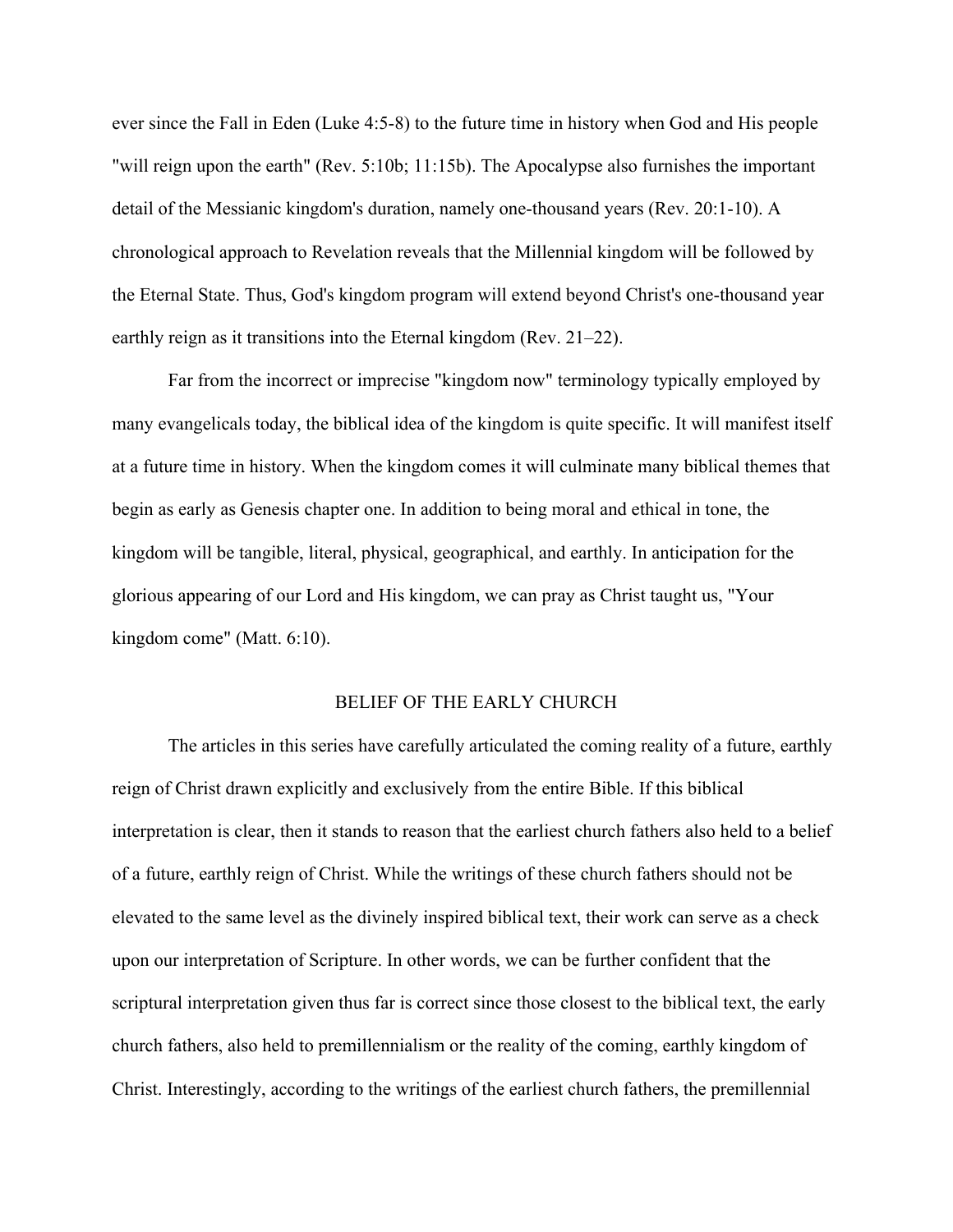view was dominant in the first two centuries of the church. For example, Justin Martyr (A.D. 100–165) in his *Dialogue with Trypho* declared, "But I and every other completely orthodox Christian feel certain that there will be a resurrection of the flesh, followed by a thousand years in the rebuilt, embellished, and enlarged city of Jerusalem as was announced by the prophets Ezekiel, Isaiah, and the others."<sup>1</sup>

Moreover, church historian Schaff summarizes the millennial views of the early church fathers:

> The most striking point in the eschatology of the ante-Nicene age (A.D. 100–325) is the prominent chiliasm, or millenarianism, that is the belief of a visible reign of Christ in glory on earth with the risen saints for a thousand years, before the general resurrection and judgment. It was indeed not the doctrine of the church embodied in any creed or form of devotion, but a widely current opinion of distinguished teachers, such as Barnabas, Papias, Justin Martyr, Irenaeus, Tertullian, Methodius, and Lactantius.<sup>2</sup>

In this series, the biblical teaching on the kingdom of God has been surveyed from Genesis to Revelation. In view of this, why do so many believe that the Messianic kingdom has already materialized? Is there a biblical basis for such a belief? The same handful of New Testament texts are routinely and consistently employed in an attempt to argue for "kingdom now" theology. The purpose of subsequent articles is to scrutinize those passages that "kingdom now" theologians routinely use and to demonstrate that these texts really do not prove "kingdom now" theology. *First*, this article will set forth some general problems with a New Testament based kingdom now interpretation. *Second*, future articles will examine a few isolated texts that kingdom now theologians use and show their insufficiency to convey kingdom now theology. *Third*, coming articles will note why this trend of equating God's present work in the church with

<sup>&</sup>lt;sup>1</sup> Justin Martyr, *Dialogue with Trypho*, 80.<br><sup>2</sup> Philip Schaff, *History of the Christian Church* (Grand Rapids: Eerdmans, 1976), 2:614.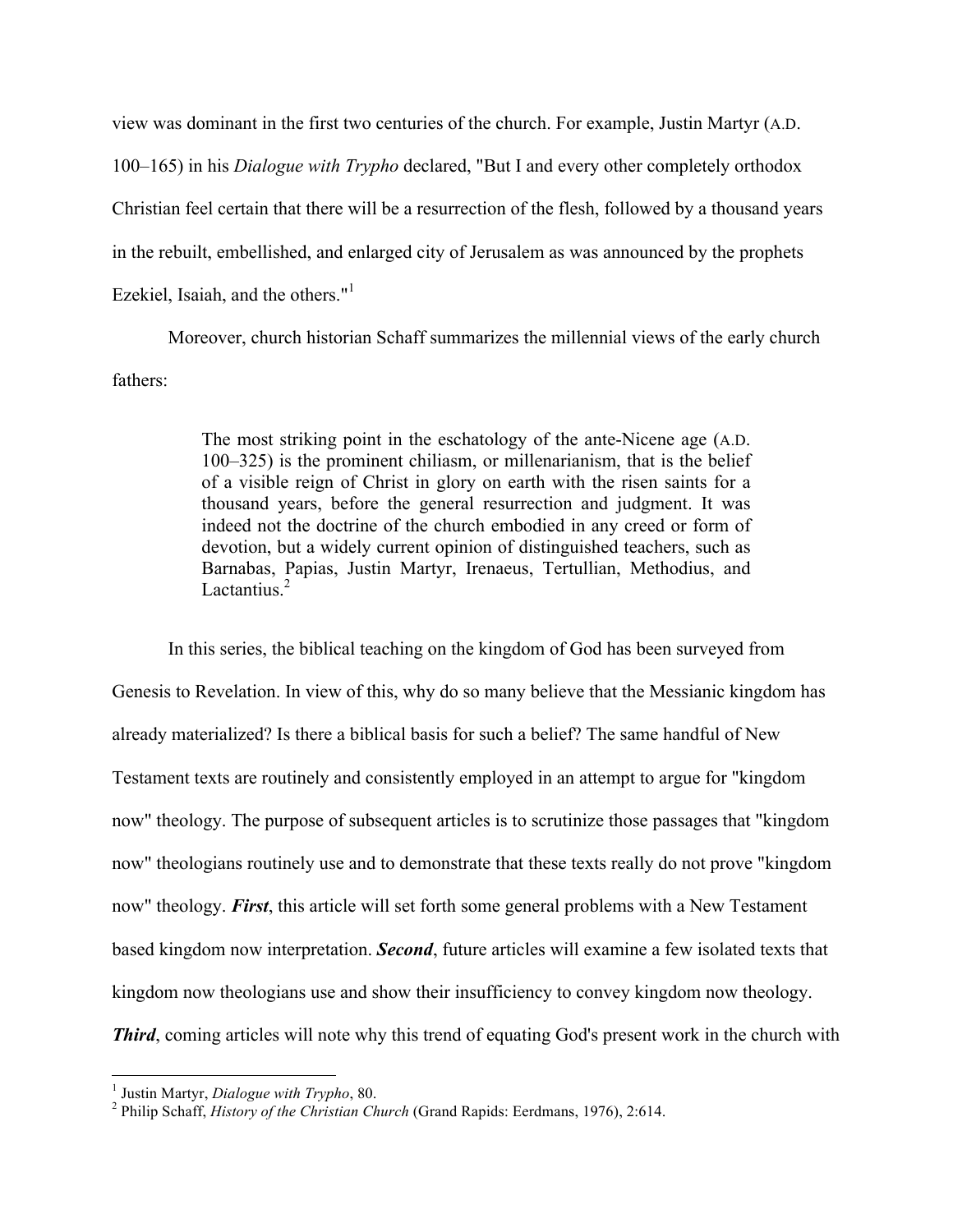the Messianic kingdom is a matter believers should be concerned about since this theology radically alters God's design for the church.

## SOME BASIC PROBLEMS WITH KINGDOM NOW THEOLOGY

There exist two general problems with how kingdom now theologians use the New Testament to argue for a present, spiritual form of the Messianic kingdom. *First*, as explained throughout this series, the Old Testament portrays the kingdom in earthly, terrestrial terms (Gen. 15:18-21). When the kingdom comes, it will exercise dominion over a repentant Israel (Ezek. 36–37). Although the kingdom certainly has other qualities, an inductive study of the kingdom as portrayed in the Old Testament makes it impossible to divest the kingdom of these terrestrial, geo-political characteristics. Thus, an understanding of the kingdom in strictly spiritual, non geopolitical, non-terrestrial terms is not found in the Old Testament. This reality causes Renald Showers to observe:

> Several items of Scripture reveal that no form of the future Kingdom of God foretold in the Old Testament will be established before the Second Coming of Christ...No Old Testament revelation concerning the future Kingdom of God indicated that the Kingdom would consist of two forms, one spiritual and the other political, established at two different points of time in the future. $3$

Therefore, the problem with using New Testament verses in an attempt to argue that the

Messianic kingdom now exists in spiritual form is to interpret the New Testament in a manner that contradicts the Old Testament. Hebrew-Christian scholar Arnold Fruchtenbaum explains the

fallacy of such a proposition:

…it is incorrect to say that the Old Testament should be interpreted by the New Testament because if that is the case, the Old Testament had no meaning and seemed to be irrelevant to the ones to whom it was spoken. On the contrary, the validity of

 <sup>3</sup> Renald Showers, "Critique of Progressive Dispensationalism," *Friends of Israel National Conference* (June 2003), 5.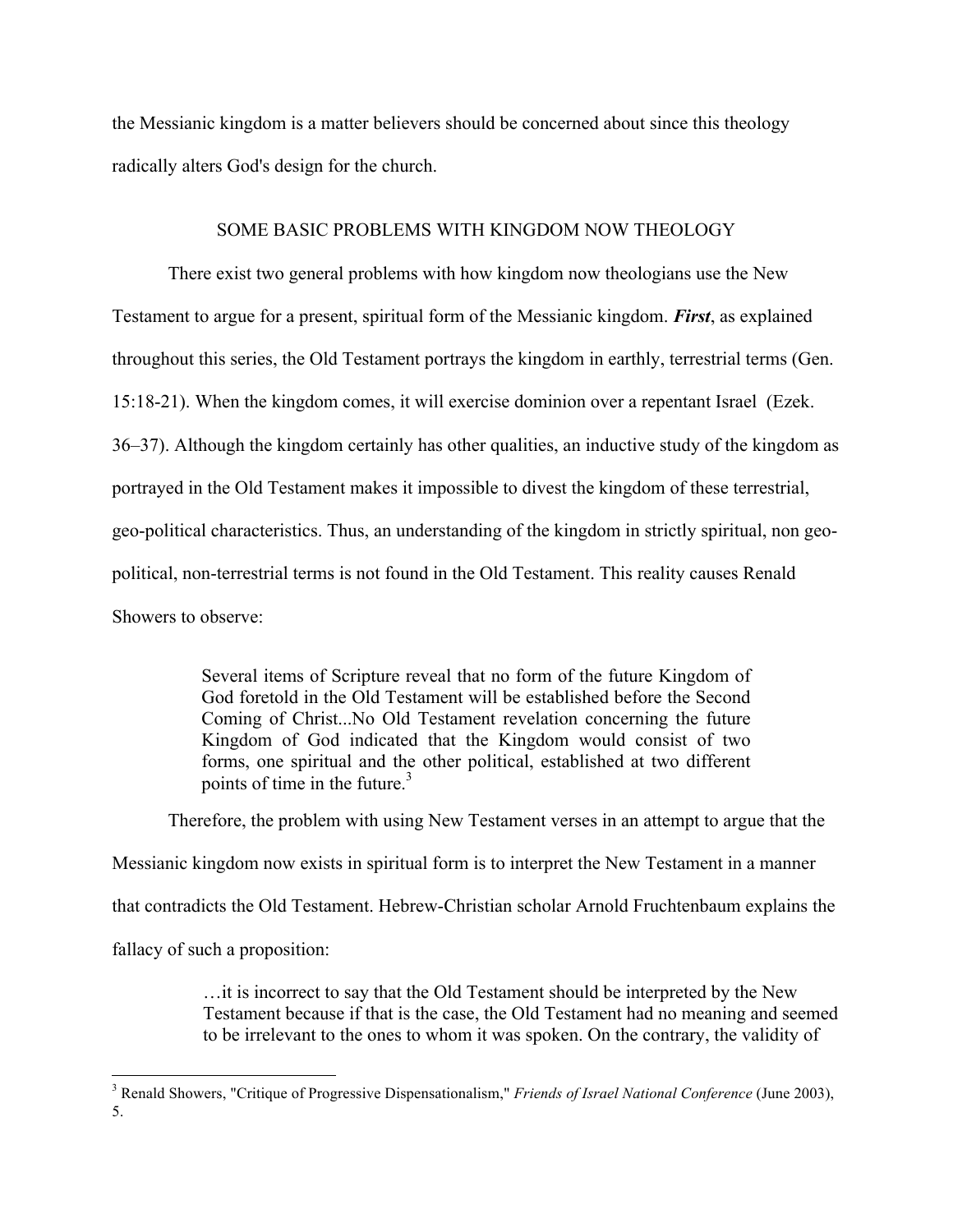the New Testament is seen by how it conforms to what was already revealed in the Old Testament. The Book of Mormon and other books by cultic groups fail to stand because they contradict the New Testament. By the same token, if the New Testament contradicts the Old Testament, it cannot stand. It is one thing to see fulfillment in the New Testament, but it is quite another to see the New Testament so totally reinterpret the Old Testament that what the Old Testament says carries no meaning at all. $4$ 

Such an Old Testament understanding of a literal kingdom explains why the bulk of the New Testament passages referring to the Messianic kingdom unambiguously refer to it as a future reality rather than a present one (Matt. 6:10; 20:20-21; Luke 23:42; 1 Cor. 6:9-10; 15:24, 50; Gal. 5:21; Eph. 5:5; Col. 4:11; 1 Thess. 2:12; 2 Thess. 1:5; 2 Tim. 4:1, 18; Jas. 2:5; 2 Pet. 1:11; Rev. 5:10). For example, why did Jesus instruct the disciples to pray for the coming of the kingdom (Matt. 6:10) if the kingdom had already been realized? Interestingly, the entire prayer outlined in Matthew 6:9-13 revolves around a request for the coming kingdom and interim requests to be fulfilled during the kingdom's absence.<sup>5</sup> Similarly, Acts 14:22 says, "Through many tribulations we must enter the kingdom of God." Regarding this passage, Thomas Ice observes, "If they were in the kingdom, this statement would make no sense."<sup>6</sup>

**Second**, the Old Testament teaches that the Messianic kingdom will only manifest itself after a time of unparalleled tribulation (Dan. 9:24-27; Jer. 30:7). In other words, the Old Testament predicts that the kingdom cannot be established until judgment precedes it. Thus, if the New Testament is interpreted to teach that the kingdom has come despite the absence of the preceding time of tribulation, then the New Testament is again rendered contradictory to the Old Testament. This problem causes Stanley Toussaint to note, "If the kingdom began in the ministry

 <sup>4</sup> Arnold Fruchtenbaum, "Israel's Right to the Promised Land," online: www.pre-trib.org.com, accessed 9 March 2013, 17-18.<br><sup>5</sup> Stanley Toussaint, *Behold the King* (Grand Rapids, Kregel, 2005), 108-12.<br><sup>6</sup> Thomas Ice, "Amillennialism," in *The Popular Encyclopedia of Bible Prophecy* (Eugene, OR: Harvest House,

<sup>2004), 20.</sup>